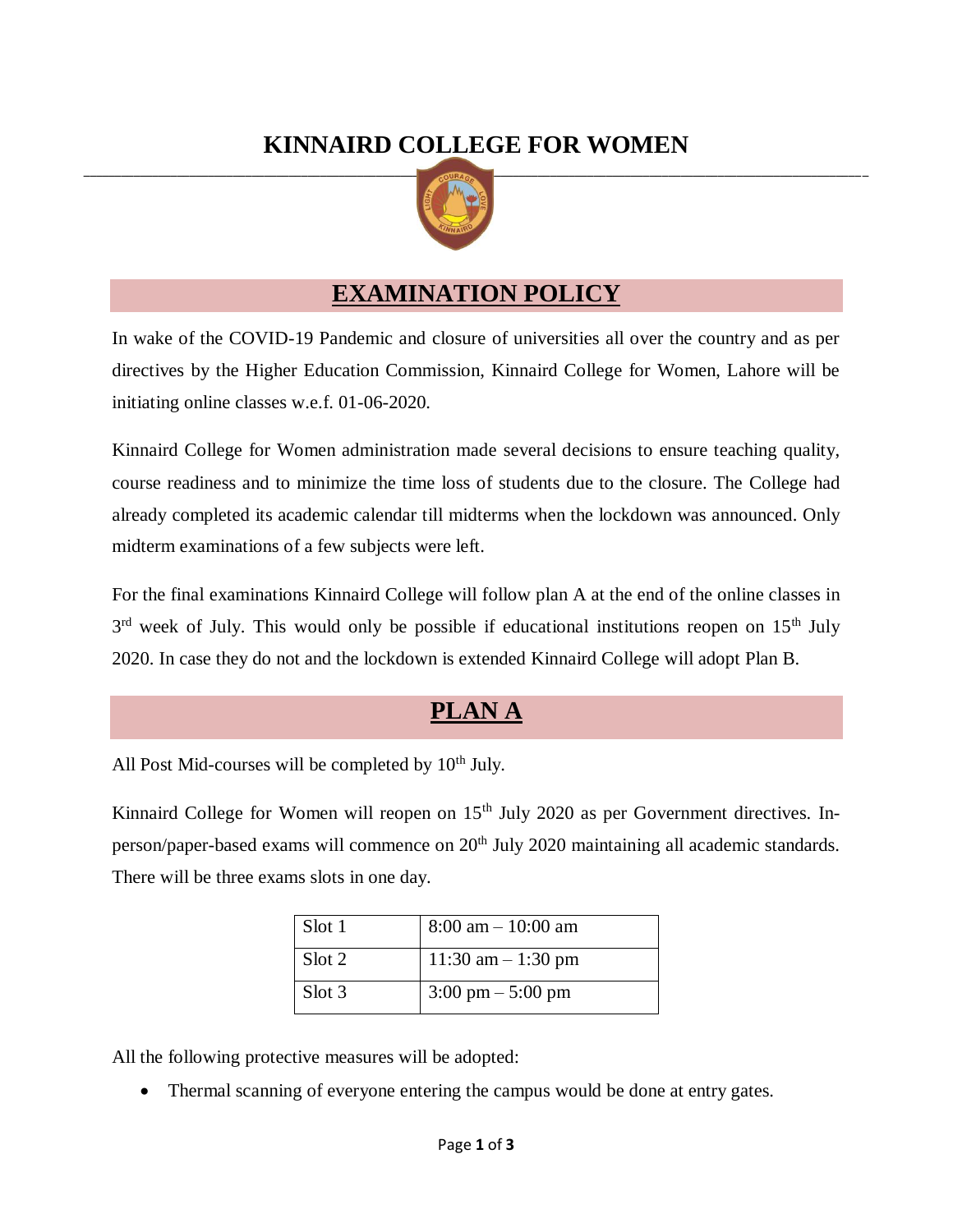- No one would be allowed to enter the campus without a mask.
- Sanitizers would be available at the gates and in each examination room. Students and staff would be required to sanitize their hands while entering campus as well as in examination halls.
- There would be one airy examination room for 15-20 students to maintain suitable social distancing.
- Students would not be allowed to interact before and after the examination and asked to leave the campus immediately after the examination.

# **PLAN B**

If the situation of COVID 19 remains uncontrolled and Government does not allow opening of academic institutions , Kinnaird College for Women will cancel in-person, paper-based exams for the semester.

All exams, as per plan B, will then be conducted as online supervised exams, with exam supervision provided via webcam and screen-sharing technology.

Kinnaird College has already provided training to each faculty member on conducting online classes as well as conducting online tests/assessments/exams and monitoring via MS teams. A second phase of training may be conducted for faculty members who face difficulty and need assistance regarding online supervised exams.

Open book questions will be designed in the way that answering questions requires application of knowledge rather than recalling memorized information. A complete guideline manual regarding designing open book examination will be provided to faculty members.

A mock exam to train students in order to familiarize them with the online examination system will also be conducted before final examination for each course by the course teacher.

There will be two different type of questions which will be time controlled. There will be two different papers for each category of questions and instructors will divide class students in two groups (without letting the students know about their specific group) and assign different test to each group.